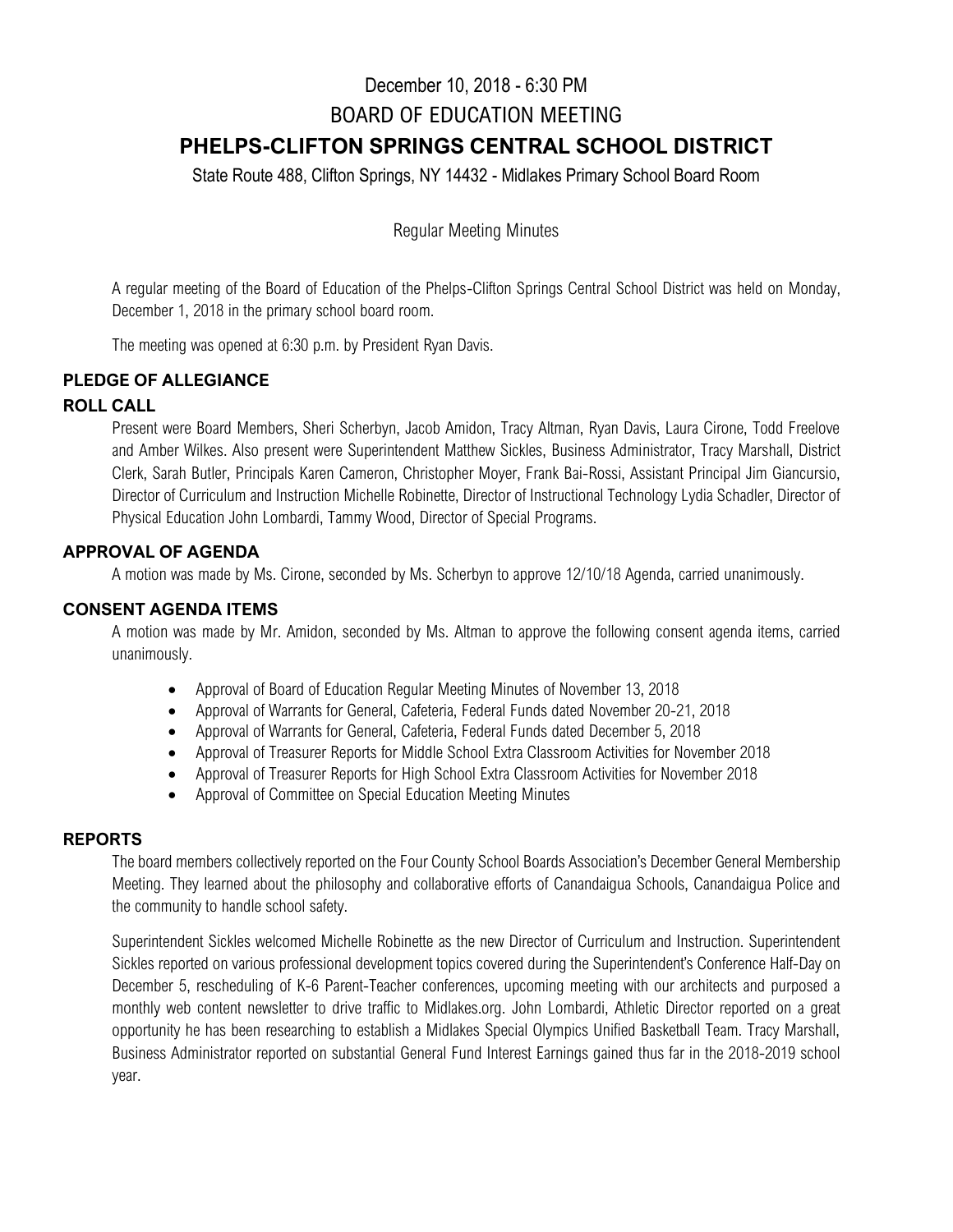# **BOARD DISCUSSION ITEMS**

Members discussed the upcoming BOE Midlakes Journal Article; Ms. Altman will write the 1<sup>st</sup> article and Mr. Davis will write the 2<sup>nd</sup>.

Members also discussed the mid-year board retreat; which will focus on the process of long-range planning and will check on board goal progress. Board retreat tentatively set for February 2, 2018.

## **OLD BUSINESS** (None)

#### **NEW BUSINESS**

A motion was made by Mr. Freelove, seconded by Ms. Scherbyn to approve the New Business items, carried unanimously.

• Approval of the resolution to Authorize Filing of Return Tax Claims 2018-2019

WHEREAS, the Education Law provides that the tax collector shall be relieved of responsibility for the uncollected portion of the tax list when a complete list of the delinquent tax items have been certified to the Board of Education, and since the collector will affix her affidavit to such statement and will file a statement of accounting for the handling of the tax warrant and list.

AND WHEREAS, the clerk will examine and verify the accuracy of the signed report of the collector, THEREFORE, BE IT RESOLVED, that the Board accept the report of the tax collector and having determined that the collector will account for the full amount of the tax be certified to the county treasurer(s) (of Ontario, Seneca, and Wayne Counties);

AND IT FURTHER DIRECTED, that the tax warrant and the tax roll be placed on file and given fire protection in the vault at the office of the school district clerk, and the tax collector's copies of the tax receipts be stored in the school vault.

- Approval of the amendment of the 2018-2019 school calendar to reschedule a K-6 half day for parentteacher conferences to December 14, 2018; originally scheduled for November 16, 2018 (snow day).
- Approval of a purchase agreement with Chester Starowitz for master schedule consultant work to be completed no later than June 30, 2019 in the amount of \$5,000. Payment approved by the Superintendent will be made upon completion of the work.
- Approval of a Bid for a 2019 Chevy Suburban awarded to Spurr Dealerships in the amount of \$39,906.00. No other bids were received.
- Approval of the Election Services Agreement with the Ontario County Board of Elections for use of election machines for 2019.
- Approval of an agreement with The University of Rochester School of Medicine and Dentistry for behavioral consultant services in the amount of \$3,100.
- Acceptance of the proposal from EDGE Architecture for services to conduct soil survey in the amount of \$4,973.75.
- Acceptance of the donation of \$710 from the family of Gary Kirkwood to establish and fund the Gary Kirkwood Memorial Scholarship. This community service scholarship will award \$200 to a Midlakes Athlete for completing the most community service hours during the school year.
- Acceptance of the donation from Midlakes Soccer Booster Club for HuDL Program in the amount of \$350.
- Acceptance of the donation from Midlakes Running Boosters in the amount of \$435 for expenses related to the Section IV Cross Country Championship.
- Approval of the MMS Band Christmas CD Sale Fundraiser to run retroactively from November 19 to December 21, 2018.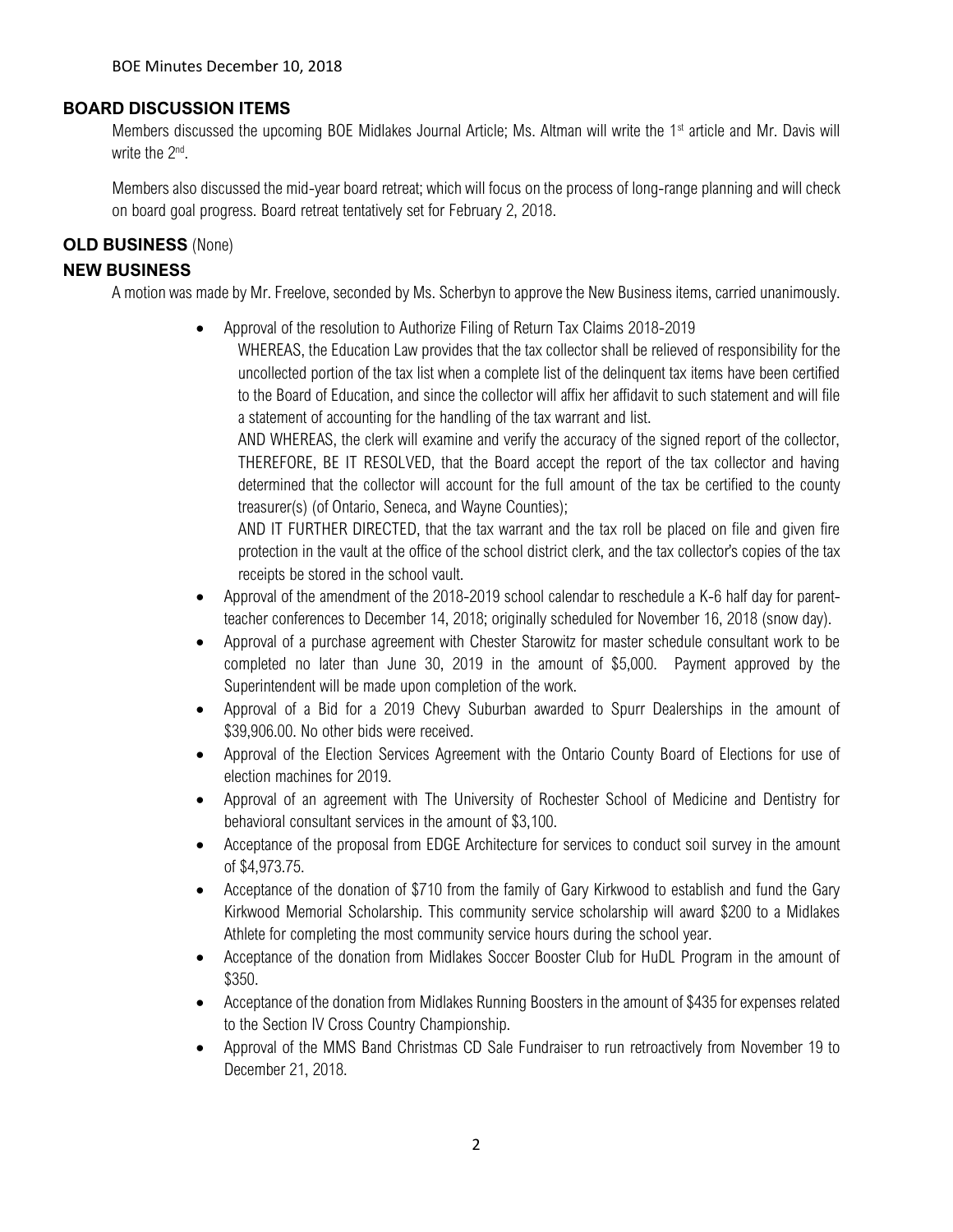- Approval of the Sophomore Class Niagara Chocolate Fundraiser to run retroactively from November 26 to December 14, 2018.
- Approval of the Class of 2022 Coin Wars Fundraiser to run from January 7, to February 14, 2019.
- Approval of the Varsity Softball Team fieldtrip to attend the Grand Strand Softball Classic Tournament in Myrtle Beach, South Carolina from April 13 to April 18, 2019.
- Approval of the Midlakes Softball Lottery Fundraiser to run from December 21, 2018 to January 25, 2019.
- Approval of the Midlakes Softball Chicken Barbeque Fundraiser to run from February 4, to February 28, 2019.

# **PERSONNEL ITEMS**

Upon the recommendation of Superintendent Sickles, a motion to approve following personnel items was made by Ms. Cirone, seconded by Ms. Altman, and carried unanimously:

#### INTENT TO RETIRE

• Roger Spafford, Mechanic Foreman, effective December 31, 2019

#### RESIGNATIONS

• Tori Salato, Junior Varsity Cheerleading Coach, effective November 2, 2018

#### APPOINTMENTS

- Appointment of Katie Box, High School Spanish Teacher, Bachelors Step 1 \$41.260 (pro-rated) effective January 22, 2019. Pending anticipated Initial Certification in Spanish 7-12. Probationary period will be January 22, 2019-January 21, 2023.
- Appointment of Sydney Passalacqua, student cleaner, effective December 11, 2018.
- Appointment of Michelle Robinette as the following for the remainder of the 2018-2019 school year District Appointments
	- **■** Title IX Officer
	- Homeless Liaison
	- Medicaid Compliance Officer
	- Board Committees
		- Sick Bank Leave Committee

Title I School and Community Appointments

- McKinney-Vento Homeless Liaison
- Neglected/ Delinquent Transition Liaison
- Foster Care Student Point of Contact
- Migrant Student Data Point of Contact
- Approval of the following substitutes
	- Substitute Teachers:
	- Abigail Kemp, retroactive to October 15, 2018 Substitute Teacher Aide:
		- **Elise Tarlach (Gage), retroactive to October 10, 2018**
		- Bryce Norsen, effective December 11, 2018
		- Zekara Williams, effective December 11, 2018